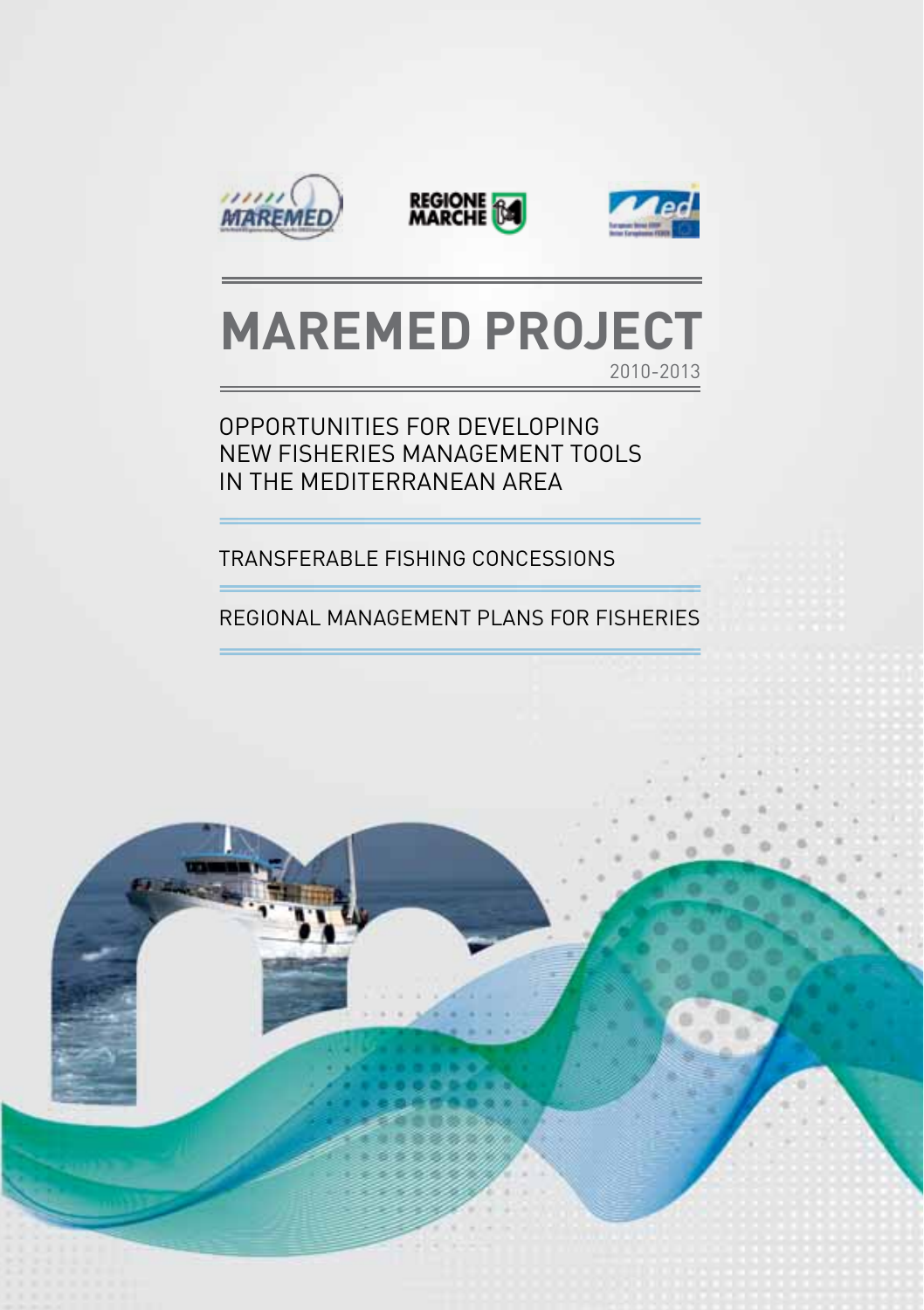### FOREWORD

### This brochure has been produced in the framework of MAREMED Project (MAritime REgions cooperation for MEDiterranean)

Project duration: 01/06/2010 - 24/05/2013

Fisheries Working Group Coordinator: Uriano Meconi, Director of Fishing Department, Marche Region

The pilot actions described in this brochure have been carried out in collaboration with:



#### Acknowledgements:

We would like to thank the Project Lead Partner (Corine Lochet, Mathieu Bechet - Region Provence -Alpes-Cote d'Azur), the Fisheries Working Group (Giuseppe Sciacca - CRPM-Conference of Peripheral Maritime Regions; Alexandra Nardini, Pierre Ghionga - Corsica Region), all Project Partners who have participated by submitting their questionnaires, and STARESO-Station de Recherches Sous-marines et Oceanographiques (Adele Astrou, Anthony Pere) for the TFC pilot testing with focus on Corsica Region. In addition, we would like to thank the Regional Representatives of the Fisheries Associations AGCI Agr.It.Al, Confcooperative-Federcoopesca, Federpesca, Lega Pesca, Coldiretti ImpresaPesca, UNCI Pesca.

Photo credits: Fishing Department of Marche Region Archive, CEKAT, ASSAM Archive, PACA Region Archive, Corsica Environment Office Archive

Graphic layout: Omnia comunicazione



The efforts carried out at the Community level in order to set ambitious goals and develop sustainable tools for the economic growth of the fisheries sector are commendable, especially now that the

new Common Fisheries Policy (CFP) and European Maritime and Fisheries Fund (EMFF) are coming into shape. In this framework, the contributions given by the MAREMED Project, and by Marche Region as the Coordinator of the Fisheries theme, are of high value. This international Project has allowed to outline and develop strategies and operational tools for sustainable fisheries which are finely-tuned on the Mediterranean Regions, thus ensuring that the European policy orientations and objectives are properly integrated and aligned with the specific Regional requirements.

The MAREMED Project investigations on new management tools for fisheries have highlighted that Regional Management Plans can be an effective way to develop all-round sustainable fisheries policies. Managing fisheries at the local level is of the utmost importance in the Mediterranean area, where traditions and cultural peculiarities play a fundamental role in shaping the fisheries sector. Other management models, such as those based on Transferable Fishing Concessions (TFC), do not seem in general appropriate for the Mediterranean sea and its high complexity. Hence, there is satisfaction for the orientations expressed at the Community level for a non-mandatory introduction of TFC systems. Another relevant priority addressed

by the European regulations is related to the sustainable development of fisheries areas through various initiatives, such as the creation of fisheries local action groups and the promotion of fishing tourism activities. The MAREMED Project has provided preliminary insights and advice in order to make these initiatives more effective at the Mediterranean level.

Other relevant issues highlighted by Marche Region in the framework of this project are the importance to maintain the temporary protection period, to develop specific measures for sustainable fleet renewal and modernisation, to provide support for new fishing vessel construction, to develop a strategic vision for employment and generation renewal. In addition, it is important to base local development on simpler and more flexible tools which are better calibrated on local requirements. Finally, in the framework of the EU strategy for the Adriatic Ionian Macroregion, it is of the utmost relevance to add value to the Mediterranean specificities, with special attention to fisheries and aquaculture, in order to set the ground for the "blue growth" and for an effective integrated maritime policy.

> Sara Giannini Regional Commissioner for Fisheries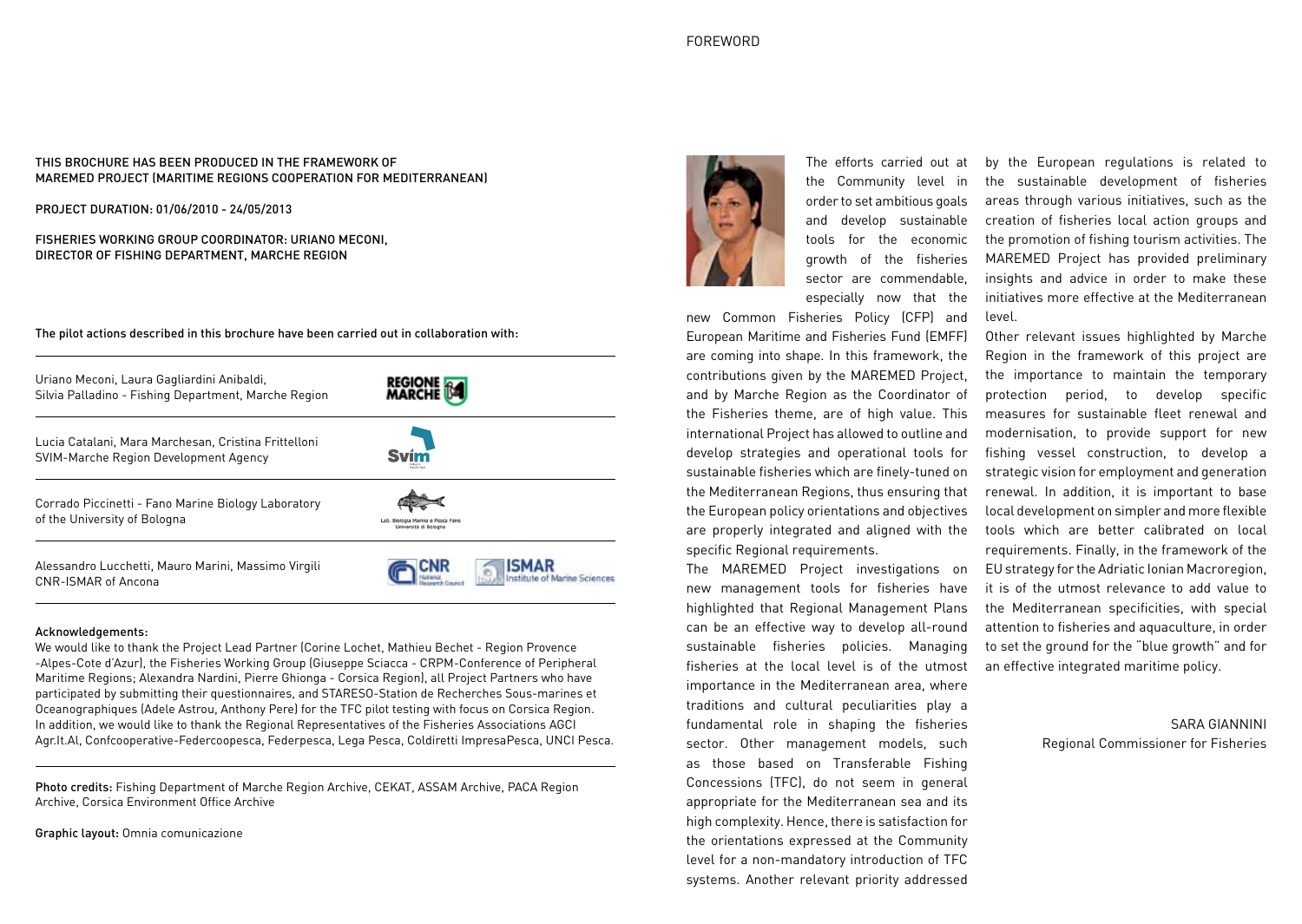















The main aim of MAREMED Project (MAritime REgions cooperation for MEDiterranean), financed through the Transnational Cooperation European Programme MED (http://www. programmemed.eu/), is to strengthen the coordination and integration of Regional maritime policies in the Mediterranean area, and to align them with those in force at National, European and Mediterranean levels. The project focuses on those constituents of maritime policies with a strong transnational dimension, namely Integrated Coastal Zone Management, pollution (including small and medium scale accidental coastal pollution), adaptation to climate change in coastal areas, fisheries and coastal and maritime data management.

The project has drawn together fourteen Regional partners from France, Italy, Spain, Greece and Cyprus, coordinated by Provence-Alpes-Côte d'Azur Region together with the Conference of Peripheral Maritime Regions (CPMR).

The MAREMED agenda allowed on the one hand, to develop best practices and operational tools to support decision-making and governance at the Regional level, and on the other, to provide European policy makers with political and technical contents for better shaping the next EU policy and financial programming period (2014-2020), taking into account the main outcomes delivered by the project.

Within this overarching framework, Marche Region's Fishing Department has been the Coordinator of the Fisheries theme. During the first project work phase, Marche Region has carried out an overall diagnostic assessment in order to evaluate the state of application of the principal maritime and fisheries policies at the Mediterranean level, especially focusing on Regions partners of MAREMED project. The second project work phase has been devoted to the development of a series of pilot actions, aimed at better understanding issues that during the diagnostic phase were identified as highly relevant for the Mediterranean.

Marche Region designed and developed the following pilot actions: (i) Regional Management Plans for Fisheries; (ii) Fishing Tourism; (iii) Priority Axis 4 of the EFF on Sustainable Development of Fisheries Areas and Fisheries Local Action Groups; (iv) Transferable Fishing Concessions (TFC) - transferability, modes of applicability and management model analysis for the Mediterranean area. This brochure presents an overview of fisheries management issues in the Mediterranean area, and the results of the two MAREMED pilot actions focused on specific management tools:

1 - Regional Management Plans for Fisheries 2 - Transferable Fishing Concessions (TFC): transferability, modes of applicability and management model analysis for the Mediterranean area

More information on Maremed project and its pilot actions can be found on the official website of the project: www.maremed.eu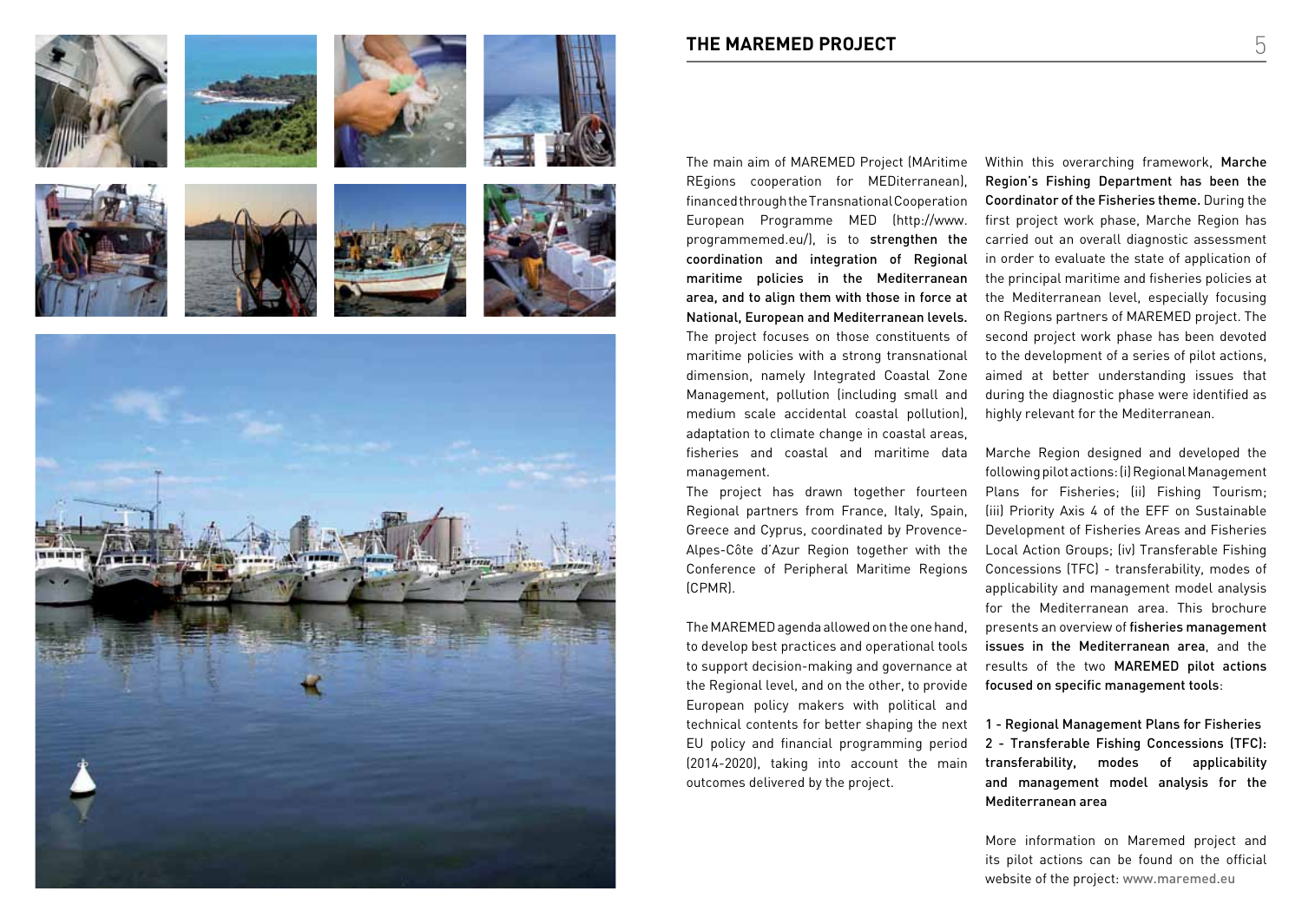

The Mediterranean Sea is a semi-enclosed basin with a surface area of about 3 million km2 (Black Sea incuded), which is about 0.8% of the world's total sea surface. The Mediterranean is considered one of the most important marine areas in the world for its peculiarities and biodiversity levels.

The two basic features of Mediterranean fisheries are the large variety of caught species and the absence of large singlespecies stocks (with some exceptions, such as the bluefin tuna). Fishing activities in the Mediterranean employ several hundreds of thousand of people and have artisanal fisheries characteristics. The Mediterranean fleet is mainly composed of a large number of small (80% are 12 m) and relatively old fishing vessels, most of them are polyvalent and use a high variety of fishing gears. Vessels have a capillary distribution along the whole coastline, with fragmented landing sites and markets. The most significant catches in economic terms are represented by demersal fish caught by multispecific bottom trawlers; several groundfish species have traditionally

held great commercial importance at the local level.

The Mediterranean area has high geographical and sociopolitical complexity, and it is also characterised by a strong human pressure: indeed, fishing vessels from more than 20 countries, spanning from EU Member States to non-EU Balkan countries to Northern African countries, share the same pool of fisheries resources. Therefore managing Mediterranean fisheries is a complex process, with the presence of a large number of different fishing fleets in the same (shared) areas using a wide diversity of fishing gears. Mediterranean fisheries are highly diverse and show strong geographical variations, not only because of the existence of different marine environments, but also because of the diversity of socio-economic conditions.

Fishing activities have been carried out in the Mediterranean for thousands of years; current patterns are therefore the result of a long history, and not simply the outcome of specific and relatively recent management policies. The presence of multispecific stocks and the wide variety of fishing systems and gears have favoured the adoption of management systems mainly based on the regulation of fishing effort (limiting vessels' engine power and tonnage, limiting the number of boats or licences, limiting the daily time at sea, establishing fishing restricted areas and, occasionally, implementing closed seasons and temporary protection periods), on the definition of a minimum landing size for the relevant commercial species, and finally minimum mesh size is also implemented for certain gears. Neither Total Allowed



Catches (except for bluefin tuna) nor other types of adaptive management are adopted in the Mediterranean. A management system based on catch quotas is however applied to some specific fishery segments, such as clam fisheries.

Governments are also supporting the fisheries sector through subsidies for modernization of vessels, infrastructure and fishing equipment, often using EU funds. In general, economic measures are more effective than technical ones in managing Mediterranean fisheries. Some fishermen organizations contribute to local fisheries regulation through gentlemen's agreements. In some cases and for limited periods, the associations have been able to implement a "self-regulation" system based on specific rules that were followed by the whole fishing community, a behaviour that has even been studied by social scientists. However, even in such cases government directives have higher priority on their own rules.

An interesting case study is that of clam fisheries in the Adriatic Sea, where formal

consortia have been created (in agreement with the producers) for the regulation and management of resource exploitation, and for carrying out seeding experiments. Dredge surveys are carried out in order to set specific Catch Quotas, and management decisions taken by the consortia are based on scientific advice. Community-based management is another interesting approach to Mediterranean fisheries management. It gives authority to fishermen for the development of a regulatory framework and the protection of resources and local fishing activities.

Whatever the complexity of a system, fisheries management always aims at achieving a balance between the status of fish stocks and catch levels, in order to ensure a longterm sustainability of fisheries. This means that economic gains must be obtained without compromising the state of resources for future exploitation.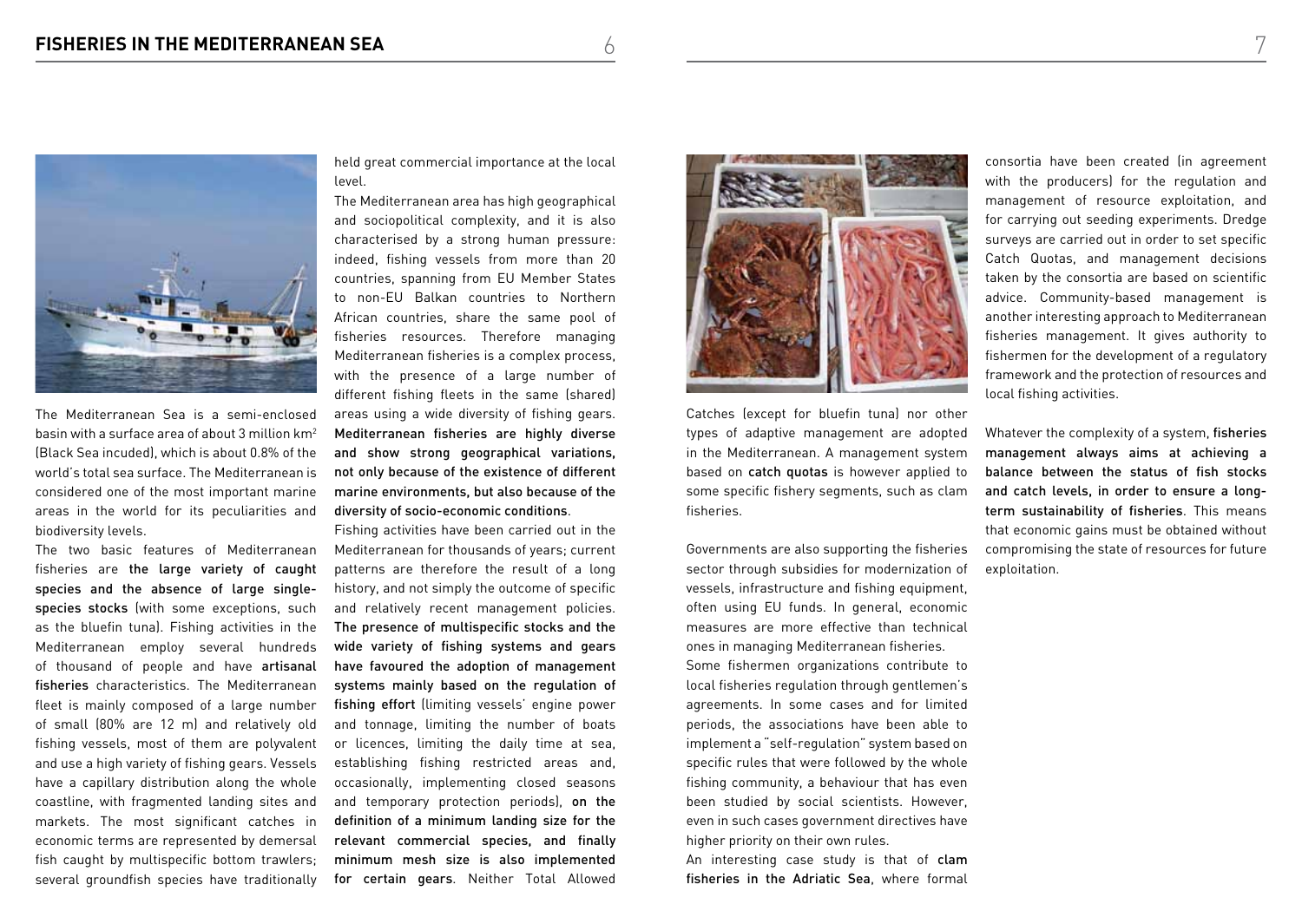### **BACKGROUND**

In 20091 the European Commission identified in fleet overcapacity and inefficiency associated to a general overfishing of stocks two of the main issues threatening the EU fisheries sector. The Green Paper "Reform of the Common Fisheries Policy" underlined a high criticism of the last 10 years of implementation of the CFP and advocated for its reform. In such a context, among the new measures scheduled by the legislative proposal pubblished in 2011<sup>2</sup>, the European Commission suggested a mandatory system of Transferable Fishing Concessions (TFC) for fisheries management, aiming at reducing fleet overcapacity and increasing economic viability of the fisheries sector.

Transferable Fishing Concessions (TFC) can be defined as a form of rights-based fisheries management that entitle the holder to a specific proportion of its Member State's annual fishing quota or allowable fishing effort. The mandatory introduction of a TFC system has however been widely opposed by Member States and it has been finally rejected by the European Parliament and Council. The reformed CFP will therefore include the possibility to adopt a TFC system for fisheries management on a facultative basis at each Member State's discretion. Indeed, given the diversity of fisheries in Europe, Member States should be allowed to choose the management system which is most appropriate for the specific characteristics and requirements of the national fisheries, based on a set of transparent criteria for economically viable, and environmentally and socially sustainable practices.

Stemming from these premises and in the framework of MAREMED project, Marche Region coordinated and developed a pilot action on the applicability of Transferable Fishing Concessions (TFC) to the Mediterranean context, in collaboration with other Project Partners, SVIM-Marche Region Development Agency and fisheries experts from the academic sector (Italy: Fano Marine Biology Laboratory of the University of Bologna, CNR-ISMAR of Ancona) and the private sector (Corsica: STARESO-Station de Recherches Sous-marines et Oceanographiques).

The study included an introductory analysis of the legal framework, background information and state of the art at the European level, and an evaluation of the appropriateness, transferability and modes of applicability of a fisheries management model based on a TFC system in the Mediterranean area, which is characterised by multispecific, multigear and small-scale fisheries, with a special focus on Marche Region and Corsica Region.

**1** EU COM (2009) 163 final. Green Paper "Reform of the Common Fisheries Policy".

**2** EU COM (2011a) 417 final. Communication from the Commission to the European Parliament, the Council, the European Economic and Social Committee and the Committee of the Regions "Reform of the Common Fisheries Policy".

EU COM (2011b) 425 final. Proposal for a Regulation of the European Parliament and of the Council on the Common Fisheries Policy.

## **CHALLENGES AND OPPORTUNITIES FOR A TFC-BASED MANAGEMENT MODEL IN THE MEDITERRANEAN SEA**

Fisheries areas can be described as intertwined systems between one or more fish stocks and the group of fishermen exploiting them. The system's complexity depends on stock complexity, fleet size, technologies, etc.

As we have seen, the Mediterranean system is intrinsically complex, since this area is characterised by fleets of diverse characteristics, using highly differentiated and mutually competitive fisheries systems, and exploiting fish communities characterised by the coexistence of a high number of interdependent populations of commercial interest.

Within the non-Mediterranean FU context, which is the reference point for the development of European Community Regulations, the technical measures adopted for fisheries management have been mainly associated to the introduction of Total Allowed Catches (TAC), and this has facilitated the adoption of TFC-based systems. MAREMED partners observed that the TAC concept is based on biomass assessment for specific stocks and it is appropriate for single-species fishing; for this reason, management systems based on TACs and quotas are not broadly applicable in the Mediterranean (except for bluefin tuna). Fisheries management systems based on TACs and quotas, TFCs and similar rights-based systems have been developed during the last decades in a number of European countries (especially in Northern Europe). TFCs may be an appropriate management tool in such areas,



where fisheries regimes are characterised by industrial, monospecific and single-gear fishing. Conversely, a fisheries management model based on TFC systems seems to be in general not appropriate and recommended for the Mediterranean context, due to the characteristics of its fisheries sector. As we have seen, the Mediterranean sea is mainly characterised by artisanal small-scale fishing vessels, where each vessel usually catches a wide variety of species using several different fishing gears and systems, with high spatial and seasonal variability. All these features make the transferability potential of a TFCbased management system extremely low.

A management system based on TFCs or similar rights-based systems may perhaps be considered for the Mediterranean only for specific fisheries resources, fishing areas, and fishing gears. For example, a TFC system based on catch or time quotas may perhaps be feasible for small-scale pelagic fisheries in the Adriatic Sea, such as anchovy and sardine fishing targeted by purse seining and pair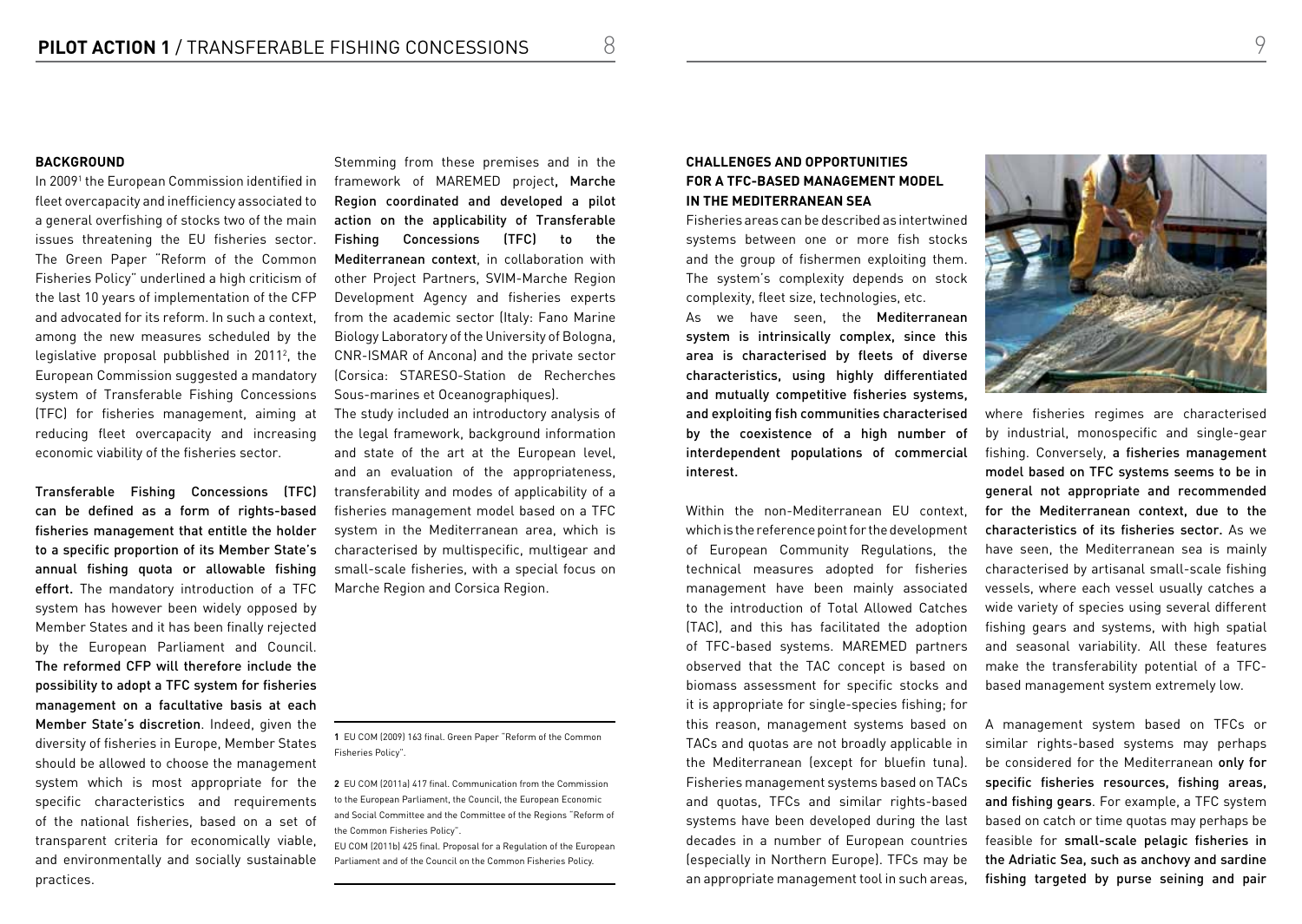

trawling. For these fisheries, a management system based on Individual Catch Quotas, which could be integrated into a TFC concept, is already applied on the basis of legal requirements (national or EU regulations) or, in some Regions, of a self-regulated management. However, in the latter case the quotas fixed on a voluntary base are mostly market-driven, and biological considerations play only a secondary role.

In addition, such a system could be applied to the whole Adriatic sea only after having assessed the status of small-scale pelagic fish stocks for the entire basin, which implies a thorough data collection from all countries which share this basin. Moreover, the potential negative effects of this system on discard levels should also be taken into account. The application of this system would require stricter surveillance and control activities by fishermen associations and control bodies, but this may not always be feasible.

In Marche Region, TFC-related systems may be considered also for specific single-species and single-gear fisheries such as clam fisheries, with direct management by Fishermen Consortia or Producers' Organizations, which have the responsibility to determine quotas within the overall limits defined by Member States.

Clam fisheries carried out with hydraulic dredges is based on the exploitation of sedentary resources (clams and other shellfish) and it is already regulated by a system based on Territorial Use Rights in Fisheries (TURF). Marche Region has given in concession to each local clam fisheries fleet a specific area where fishermen have exclusive fishing rights, provided that they respect time and catch quotas. Recently, this territorial plan has been integrated by a comprehensive Regional Management Plan, which covers several coastal fishing systems (dredges, small-scale fisheries, mussel farming) and aims at harmonising the different interests at stake. Indeed, this is one of the main aims of management plans, which seem to be a more adequate tool for fisheries management in the Mediterranean, as highlighted by the MAREMED pilot action described below.



### **BACKGROUND**

Through the «Management Plan» concept, the Common Fisheries Policy (CFP) has introduced a new approach to the management of maritime areas and the conservation and sustainable exploitation of fish and marine resources. This approach aims at safeguarding the marine environment as a whole (the socalled ecosystem approach), and at enhancing a sustainable management of fisheries by directly involving fishermen in the decisionmaking process through a bottom-up approach.

The management plan tool gives fishermen a leading role and full responsibility for the management of specific fishing areas. Also, it facilitates the joint discussion of common issues, thus enhancing the outline of common and shared solutions. Indeed, a management plan can only be effective if it draws together all actors and stakeholders which are relevant for the safeguard, sustainable exploitation and management of a specific marine area, such as (i) fishermen, in terms of individual

fishing operators, enterprises and category associations, (ii) local authorities and public bodies (Region, province, municipalities, Harbour Authority, Coastal Guard, local administrations responsible for marine protected areas, etc), (iii) scientific research institutes carrying out studies and surveys in the area, since fishermen should partner with scientists to answer questions of mutual interest and address relevant management questions.

In this way, it is possible to create a sort of territorial governance that takes into account all aspects (economic, social, biological, ecological, juridical, etc) affecting an area, thus allowing its effective management.

The development of a management plan at the Regional level allows to solve issues that are related to a specific territorial structure and marine environment.

Such a management plan is tuned on the real needs of local communities, and it supports the conservation and sustainable use of fish and marine resources in a more exhaustive and appropriate way.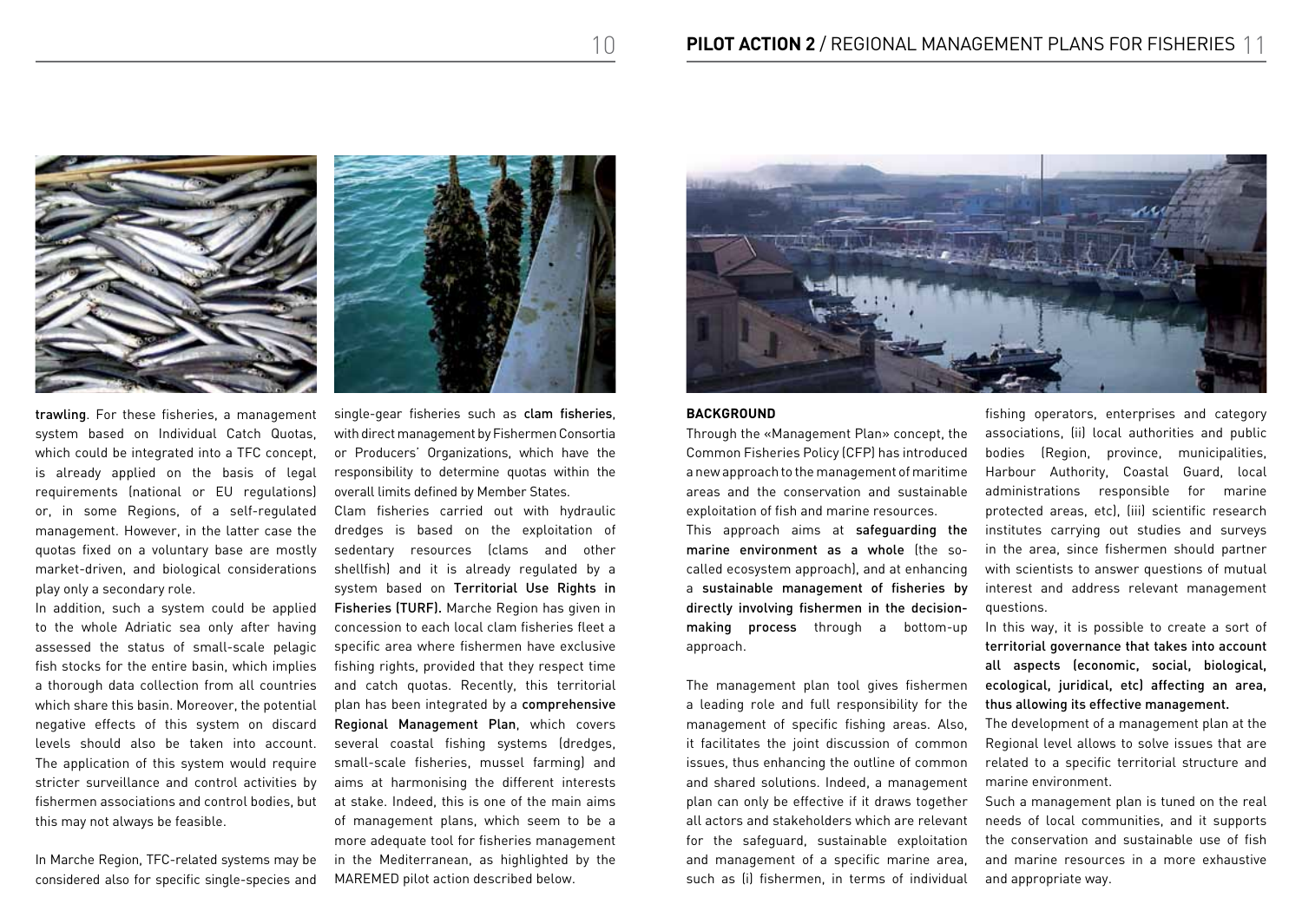12 13

## **CHALLENGES AND OPPORTUNITIES FOR MANAGEMENT PLANS IN THE MEDITERRANEAN SEA**

In the Mediterranean, effective management systems can only be based on the adoption of multidimensional and multiannual planning tools, which are able to ensure both resource conservation and socio-economic viability of fisheries through a single management scheme. Another crucial issue is that fisheries should be managed at a level as local as possible, involving all actors and stakeholders that are relevant for a specific area. EU decisions should therefore provide a general and overarching framework, to be subsequently adapted to the specific requirements of the different areas. With regard to the Mediterranean, EU regulations have regrettably not been followed by capillary planning and harmonization of management rules among countries part of the General Fisheries Commission for the Mediterranean (GFCM).

At present, it is still early to draw a balance on the effectiveness of management plans on Mediterranean maritime resources and fishermen incomes. Indeed, the results of the MAREMED project have shown that in the Mediterranean most management plans are still in progress or awaiting for approval. A total of 15 National Plans and 6 Regional Plans have been developed throughout the Regions involved in MAREMED project, as shown in Fig. 1-a,b below.

According to data and information provided by project partners, Regional Management Plans mainly refer to fleets that use a variety of fishing

#### **Management plans for fisheries at national level**



**Fig. 1-a.** Overall, 15 management plans have been developed at the national level throughout the Regions involved in the MAREMED project. The figure shows the proportion for each project partner (at the State level).

#### **Management plans for fisheries at regional level**





**Fig. 1-b.** Overall, 6 management plans have been developed at the Regional level throughout the Regions involved in the MAREMED project. The figure shows the proportion for each project partner (at the Region level).

gears and systems (e.g. bottom trawling, seining, longlines, small-scale fisheries' gears), and therefore they are not focused on single species due to the multi-specificity of Mediterranean fisheries: whatever the fishing system used, catches are almost always multispecific. Indeed, management plans tend to refer mainly to broad categories, such as demersal and/or pelagic fish resources, with just a few exceptions (for example, Corse Region has developed a management plan focused on a single target species caught with

a specific fishing gear: the European spiny lobster caught with traps).

Specific measures and actions included in Regional management plans are related to (i) an increase in net mesh size (more selective fishing gears), (ii) spatial and temporal restrictions on the use of fishing gears, (iii) restrictions in the number of fishing licences, (iv) specific restrictions on bottom trawling, (v) measures for the conservation of traditional fisheries, also by means of specific derogations to the EU and/or national regulations.

The MAIN GOALS of management plans, in the long run, are:

- to maintain fishermen incomes
- to enhance a sustainable use of resources

- to safeguard the marine environment, for example creating protected marine areas in sensitive zones (e.g. seagrass beds, maerl bottoms, nursery areas) where fishing is prohibited

The MAIN CRITICAL ASPECTS of management plans are related to:

- difficulties in obtaining correct and reliable data and information from fishermen and scientists (not enough scientific data available) - difficulties in evaluating the degree of implementation of the technical measures included in the plans at the local level

- difficulties in overcoming conflicts between different types of fisheries operating in the same marine area

The MAIN POSITIVE IMPACT of management plans is that fishermen are forced to join in, and therefore they are made responsible for, and directly involved in, the management of fishing areas. Management plans can be a vital tool for the conservation of biodiversity and the sustainable exploitation of resources in the Mediterranean, a sea populated by a high variety of species characterised by periodical and seasonal fluctuations. Some specific recommendations can be drawn for the development of a fisheries management plan model finely-tuned on the Mediterranean area:

a) the area interested by the management plan should be defined at a level as local as possible (small management unit);

b) the management plan should be focused on a single type of fishing system or gear and on just a few target species;

c) a good knowledge of both biological and environmental characteristics and of socioeconomic aspects should be achieved for the area of interest;

d) the management plan should be shared and developed together with local fishermen, involving them from the very beginning of a plan's creation;

e) regular monitoring, control and surveillance activities should be carried out, in order to verify the correct implementation of measures included in management plans.

Stemming from this project's results, such recommendations have been further developed in order to provide a series of common and shared guidelines for the development of effective management plans in the Mediterranean, as shown in the following schematic overview.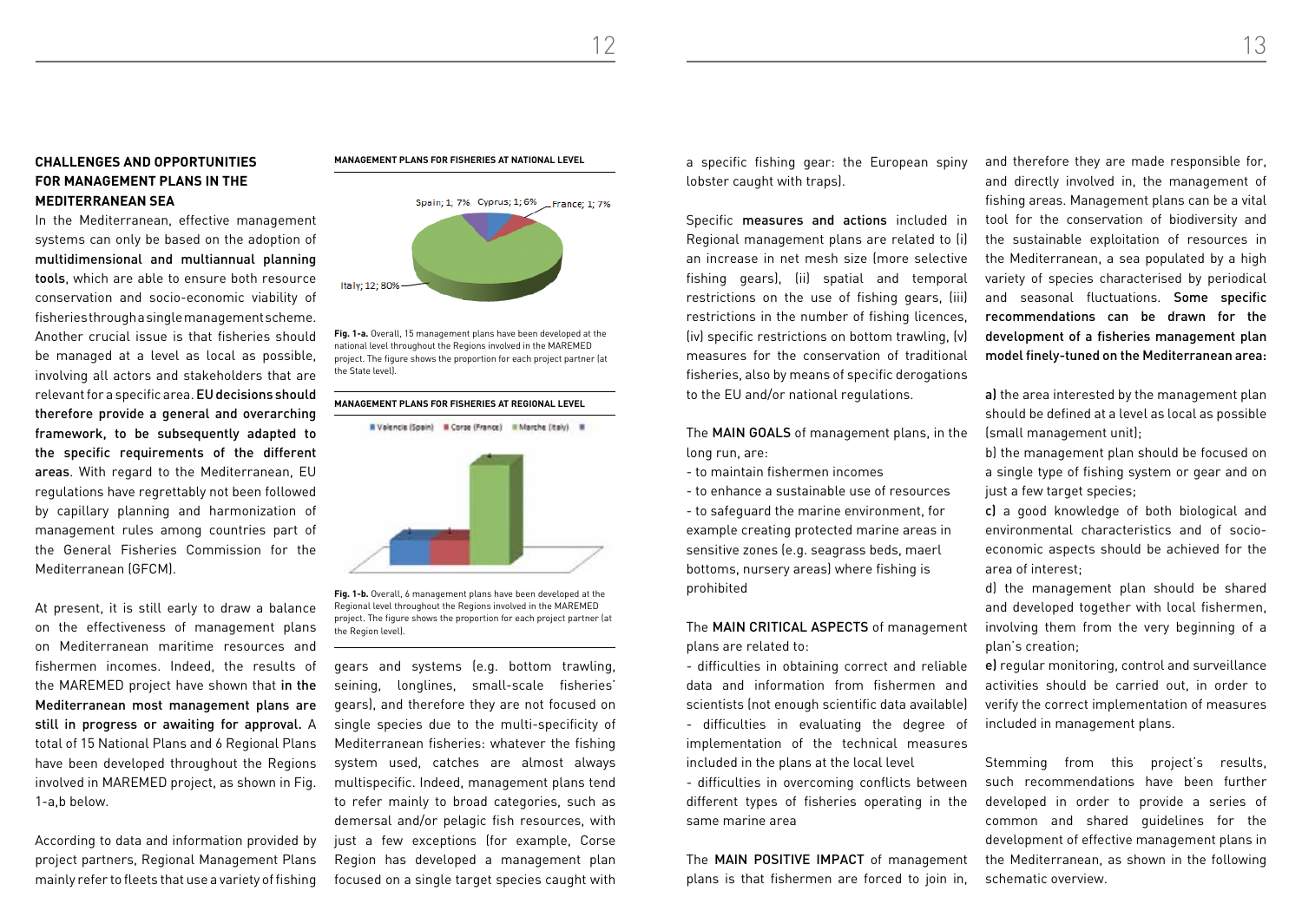$14$  15

## **GUIDELINES FOR DEVELOPING FISHERIES MANAGEMENT PLANS IN THE MEDITERRANEAN SEA**

Among MAREMED project partners, national guidelines for the development of management plans for fisheries have been created only by Cyprus (Fishing Effort Adjustment Plan of the Cyprus fleet, 2010) and Italy (Procedures and Implementation of Local Management Plans Ministry of Agriculture, Food and Forestry). These guidelines are mainly based on the management plans developed by these two Mediterranean countries, also taking into account FAO Technical Guidelines for Responsible Fisheries (1997) in support to the implementation of the Code of Conduct for Responsible Fisheries (1995).

The guidelines provide a general scheme for the outline of a management plan, and suggest some basic concepts that are relevant for the development of a sound plan. The main chapters that should be included in a management plan are indicated, and for each chapter some aspects are analysed more in detail. Specific suggestions for the Mediterranean area are also provided.

### **MANAGEMENT PLAN SCHEME**

**Chapter I** – General part: Identification of the relevant area (management unit), scope of the management plan, description of target fish stock, marine resources and environment, subjects involved (fleet segment), legislative and operational framework.

**Chapter II** – Management plan structure: Definition of objectives, indication of measures and actions, definition and quantification of performance indicators.

**Chapter III** – Identification of the managing body and operational rules, including monitoring, control and surveillance activities.

**Chapter IV** – Identification of the research body in charge of scientific monitoring.

**Chapter V** – Financial instruments in support of the local management plan.

### **CHAPTER I – GENERAL PART**

- Characterisation of the management plan scope.
- Identification of geographical limits and description of the management unit characteristics.
- Territorial and environmental description of the area interested by the plan.
- Description of fish and marine resources and habitats.
- Description of fisheries activities and spatial distribution of fishing effort in the relevant area.
- Legislative and operational framework already in place in the relevant area.

 $\rightarrow$  The management unit should be a homogeneous area with regard to both environmental and management features, and it should be defined at a level as local as possible.

 $\rightarrow$  A map with specific references and coordinates must be included, so that the area can be clearly identified from a geographical point of view.

 $\rightarrow$  It is important to identify the fishing activities and fleet segment relevant for the management plan, as well as the target species to be included.

Data and information on fleet and state of resources should be described in terms of:

- Type and characteristics of fishing vessels,
- Type and characteristics of fishing gears,
- Fishing systems, catch trends in recent years in terms of landings (fishing activity production),
- Commercial/economic value,
- Costs and gains.

Data must be accurate and reliable, and as detailed as possible. They should describe fishing activity in the area both in spatial terms (fishing zones) and in temporal terms (fishing frequency and duration).

If possible, data and information on fishing activity should be presented by means of tables and graphs.

Data on fish and marine resources should include all biological and ecological knowledge that could be relevant for the area.

The legislative and operational framework aims at providing an exhaustive description of the interrelation between physical, biological, socio-economic, management and regulatory features.

### **SPECIFIC RECOMMENDATIONS FOR THE MEDITERRANEAN**

A good characterisation of the management unit can highlight the peculiarities of the area and strengthen the rationale behind a management plan. Since the Mediterranean is characterised by multi-species and multi-gear fisheries, it is recommended to develop a set of separate management plans for different fishing gears/systems and target species. If this is not possible, it is better to concentrate the efforts on a single management plan

focused on the most common fishing system, representative of a relevant fleet segment, or on one or a few fish species that have good local economic value or specificity. In this way, the management plan can support traditional fisheries and the local economy, giving an added value to local products and strengthening the relationship of the plan with the coastal territory, the conservation of its resources and the valorisation of its social and economic features.

## **CHAPTER II – MANAGEMENT PLAN STRUCTURE**

- National management measures already in place in the area (Marine Protected Areas, fishing Quotas, etc).
- Specific management measures and actions proposed for the period of implementation of the local management plan.
- Definition of global and specific objectives of the management plan.
- Definition and quantification of performance indicators.

 $\rightarrow$  Management objectives should be precisely defined in order to contribute to the sustainable exploitation of stocks and marine ecosystems.  $\rightarrow$  Measures and actions proposed in a local management plan should be more restrictive than those included in the European and national regulations. In particular, the plan should include technical measures aimed at increasing fishing gear selectivity and decreasing discards and by-catches, until the "zero discard" objective is reached.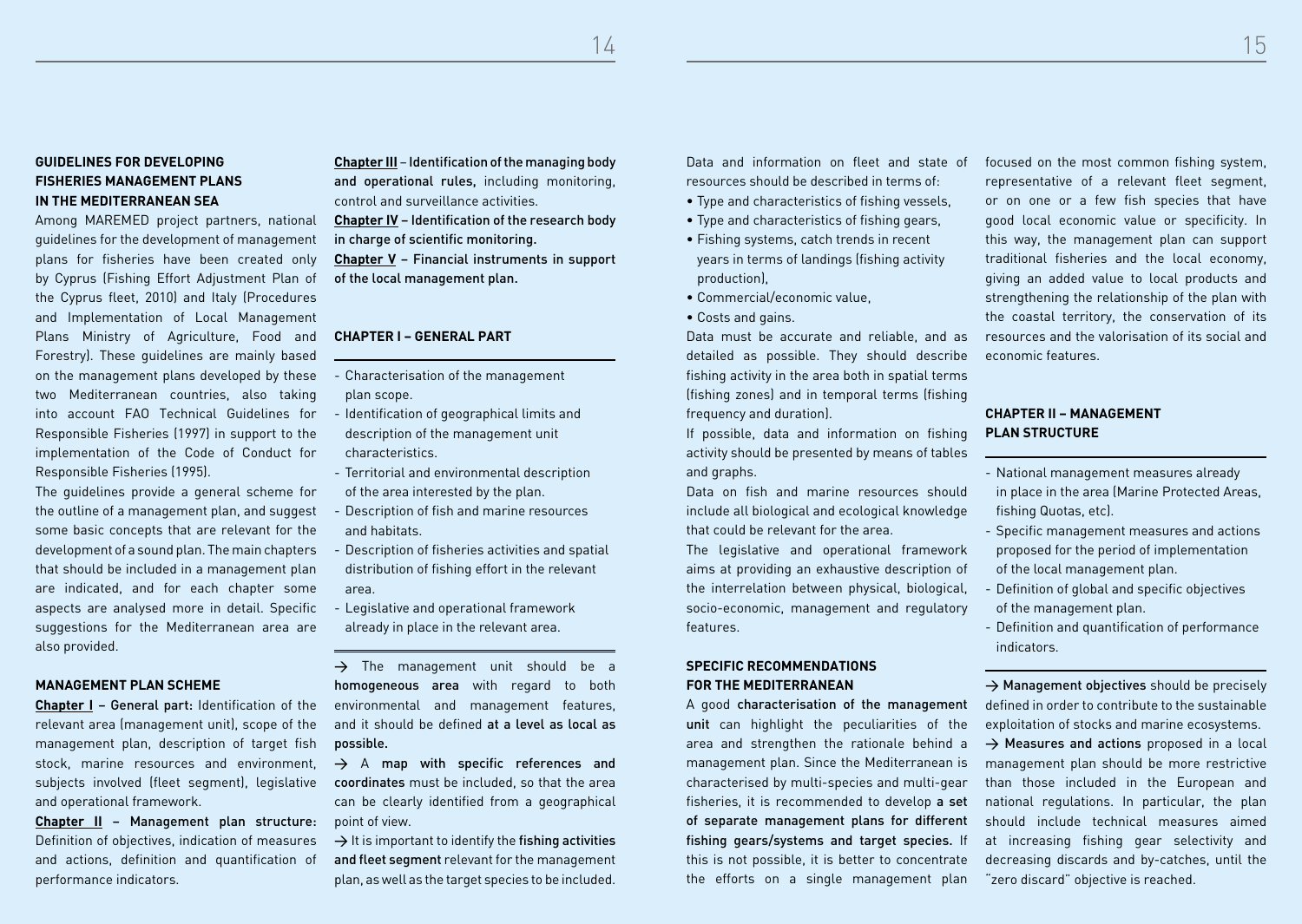$16$  and  $17$ 

 $\rightarrow$  A clear definition of timeframes and safeguard mechanisms in order to face and correct unforeseen developments should be set.

 $\rightarrow$  Objectives should take into account all possible impacts of the adoption of a local management plan: biological, ecological and environmental, as well as socio-economic aspects.

 $\rightarrow$  For each specific objective, a performance indicator should be identified and quantified starting from the baseline data (state of the art at the moment of the plan's inception), so that a standardised assessment of results and goal achievement can be carried out at regular intervals.

### **SPECIFIC RECOMMENDATIONS FOR THE MEDITERRANEAN**

The part of the management plan which includes all specific measures and actions to be developed and the objectives to be accomplished should be discussed in conjunction with all stakeholders during a series of preliminary meetings involving fishermen, public administrations, scientists, and all relevant actors.

These joint actions are preliminary to the preparation of a management plan and are aimed at avoiding evaluation mistakes in the applicability of a plan, as well as conflicts between stakeholders during the implementation phase.

The importance of reaching wide consensus on the management plan is stressed also by the European regulations.

## **CHAPTER III – IDENTIFICATION OF THE MANAGING BODY AND OPERATIONAL RULES**

- Identification of the Managing Body in charge of implementing the plan according to the operational rules set in the plan itself.
- Identification of the Reference Authority in charge of Monitoring, Control and Surveillance (MCS) activities to verify the accomplishment of technical measures.

 $\rightarrow$  The Managing Body should be representative of subjects and categories involved in the management plan. Its main functions are to coordinate the actions and interventions required by the plan and to carry out MCS activities, in collaboration with the reference authority in charge of controls when this is a separate entity.

 $\rightarrow$  The Reference Authority, on the basis of a MCS programme aimed at verifying the correct implementation of the plan, should allocate all required resources and determine a sanctioning system for those who do not respect the rules indicated in the plan.

## **SPECIFIC RECOMMENDATIONS FOR THE MEDITERRANEAN**

The success of a management plan is related to its representativity in terms of categories of stakeholders involved: the more the categories that are represented by the Management Body, the more the aspects that can be taken into account, discussed and assessed in order to reach consensus and make the management plan effective. The ideal Managing Body in the Mediterranean is based on a transversal

governance concept and composed of all coastal community stakeholders (fishermen consortia, local organisations and bodies, scientists, etc).

An effective fisheries management is only possible if there is close cooperation and mutual acceptance between the interest groups, usually dominated by fisheries interests, and the management authority.

The debate between interest groups is made easier when all such groups have a real interest in the matter at stake.

The authority is responsible for ensuring that only really interested parties are allowed to participate in the consultation and that this consultation takes place and leads, as far as possible, to consensus and optimal decisions. This will require the establishment of structures and responsibilities within the management authority to:

-identify the valid interest groups;

-set up discussion and joint decision-making bodies, with clearly defined responsibilities, and to ensure that they meet on a regular basis; -ensure adequate dissemination of research results, fisheries statistics, rules and other relevant material so that all interest groups are fully informed on fisheries management issues, and in the position to fulfill their responsibilities;

-publish and disseminate annual reports of the fisheries management authority.

The purpose of a Monitoring, Control and Surveillance (MCS) system is to ensure that fishery policy in general and the conservation and management arrangements for a specific fishery are implemented fully and expeditiously.

The more the fishermen are involved in the management process, the less the need for a formal MCS system to ensure compliance with the rules. Indeed, if fishermen are strongly involved in management plans, they will infringe regulations less frequently and will also take greater surveillance responsibility.

## **CHAPTER IV – IDENTIFICATION OF THE RESEARCH BODY IN CHARGE OF SCIENTIFIC MONITORING**

- Identification of a suitable and experienced research body that can be in charge of carrying out environmental monitoring, and possibly scientific studies and surveys, in the area.

 $\rightarrow$  The research body in charge of scientific monitoring should have a specific knowledge of biological, ecological and environmental characteristics of the area included in the management plan, and should be involved in the preliminary (ex ante) assessment of the species and habitat status in the area.

 $\rightarrow$  The scientific body should carry out monitoring activities aimed at assessing the biological impact of technical measures adopted during (in itinere) and after (ex post) the plan's implementation. The assessment should be based on performance indicators indicated in the management plan.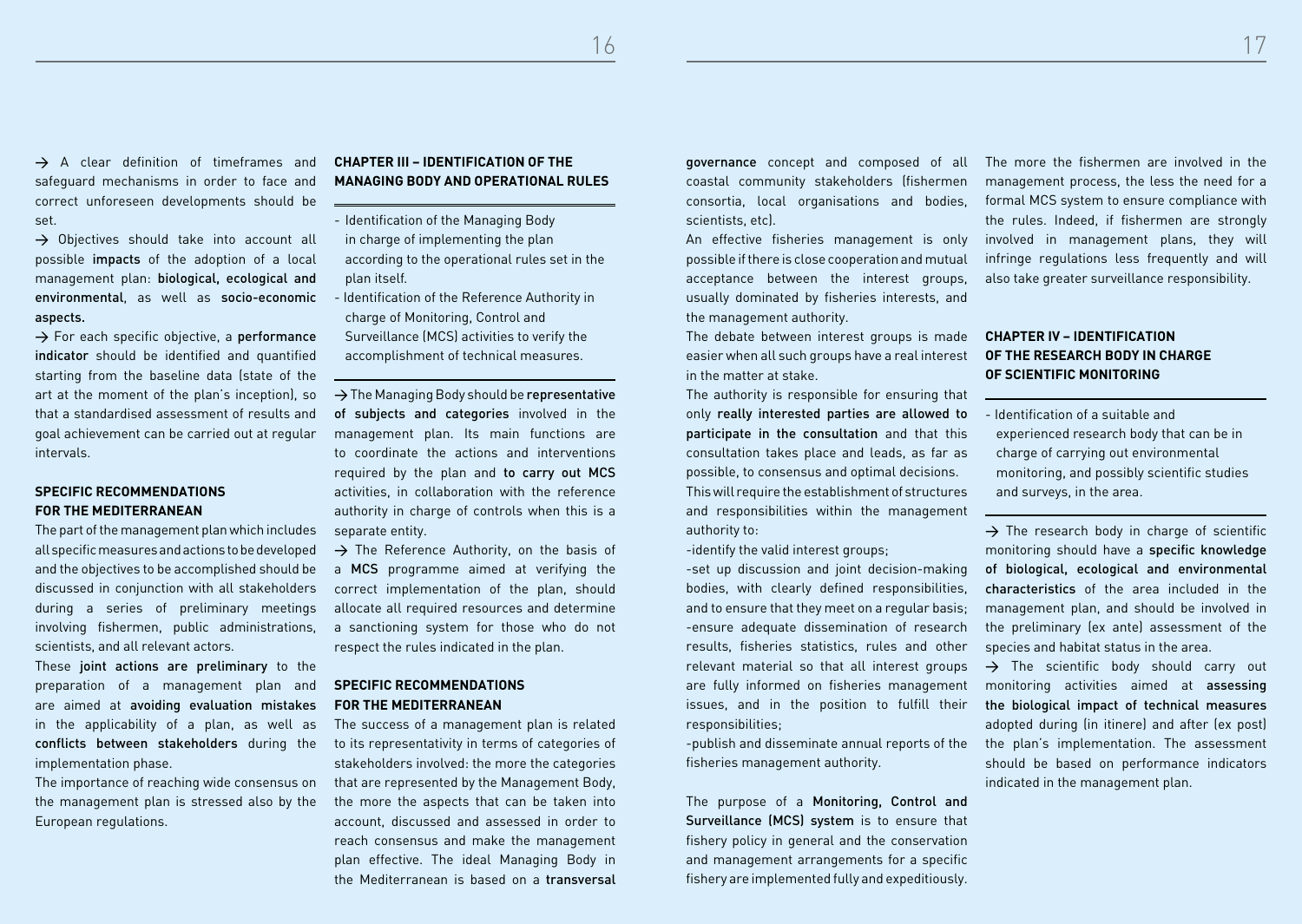18 All materials produced by Marche Region in the framework of MAREMED project, including Reports, Recommendation Papers, Brochures and Audiovisual Tools, can be downloaded from the official website of the project www.maremed.eu and from the website of Marche Region's Fishing Department www.pesca.marche.it

> Printed copies are also available on demand, and can be requested at the following contacts.

## **CONTACTS**

#### **MARCHE REGION**

Commissioner for industry, fisheries, arts and crafts, research and innovation Sara Giannini via Tiziano 44 - 60125 Ancona - Italy assessorato.attivitaproduttive@regione.marche.it Tel. +39 071 806 3689/3495/3482 Fax +39 071 806 3034

Fishing and Aquaculture Department

Director Uriano Meconi via Tiziano 44 - 60125 Ancona - Italy funzione.attivitaittichefaunistiche@regione.marche.it Tel. +39 071 806 3730/3738 Fax +39 071 806 3055 www.pesca.marche.it



### **SPECIFIC RECOMMENDATIONS FOR THE MEDITERRANEAN**

The research body in charge of monitoring target species and impacts of the plan on the marine environment should collaborate with fishermen and relevant categories in order to obtain reliable fisheries data and information. It is recommended that the scientific body is situated in the local territory involved in the management plan, so that it has already developed a long-term relationship with subjects present in the area, and a good experience and knowledge of habitats and species living in the area.

The research body should also carry out scientific surveys aimed at monitoring and verifying data received from fishermen, and the impacts of measures on biological resources, in order to assess effectiveness through specific biological indicators. The outcomes should give management indications to fishermen and management plan authorities, so that the plan can be modified if necessary.

The mutual relationship between fishermen and scientists is often neglected due to the difficult interactions between the two worlds. Some preliminary meetings should be organised and facilitated by local administrations, so that the two parts can start a dialogue.

It would also be useful if scientific results could be disseminated among all local operators, stakeholders and interested parts, during ad hoc dissemination events such as seminars or operator training courses.

### **CHAPTER V – FINANCIAL INSTRUMENTS IN SUPPORT OF THE LOCAL MANAGEMENT PLAN**

- Identification of suitable financial instruments to implement the management plan.

Financial contributions in support of local management plans (EFF art. 37, point m) can be allocated for the following types of intervention:

- Feasibility studies of the management plan
- Scientific consultancies
- Scientific monitoring of the plan
- Dissemination of results achieved
- by the plan

## **SPECIFIC RECOMMENDATIONS FOR THE MEDITERRANEAN**

It is recommended to involve competent Local Administrations (e.g. Region) from the very beginning of a management plan development. The role of Local Administrations should be to inspire and coordinate all different local components, in addition to their administrative and financial role.

With specific regard to financial issues, it must be noted that bureaucratic procedures are often long, complex and not flexible, therefore an early planning of resource allocation by the Local Administration can increase the possibility to allocate and manage at best the financial resources available at the local territory's administration level.